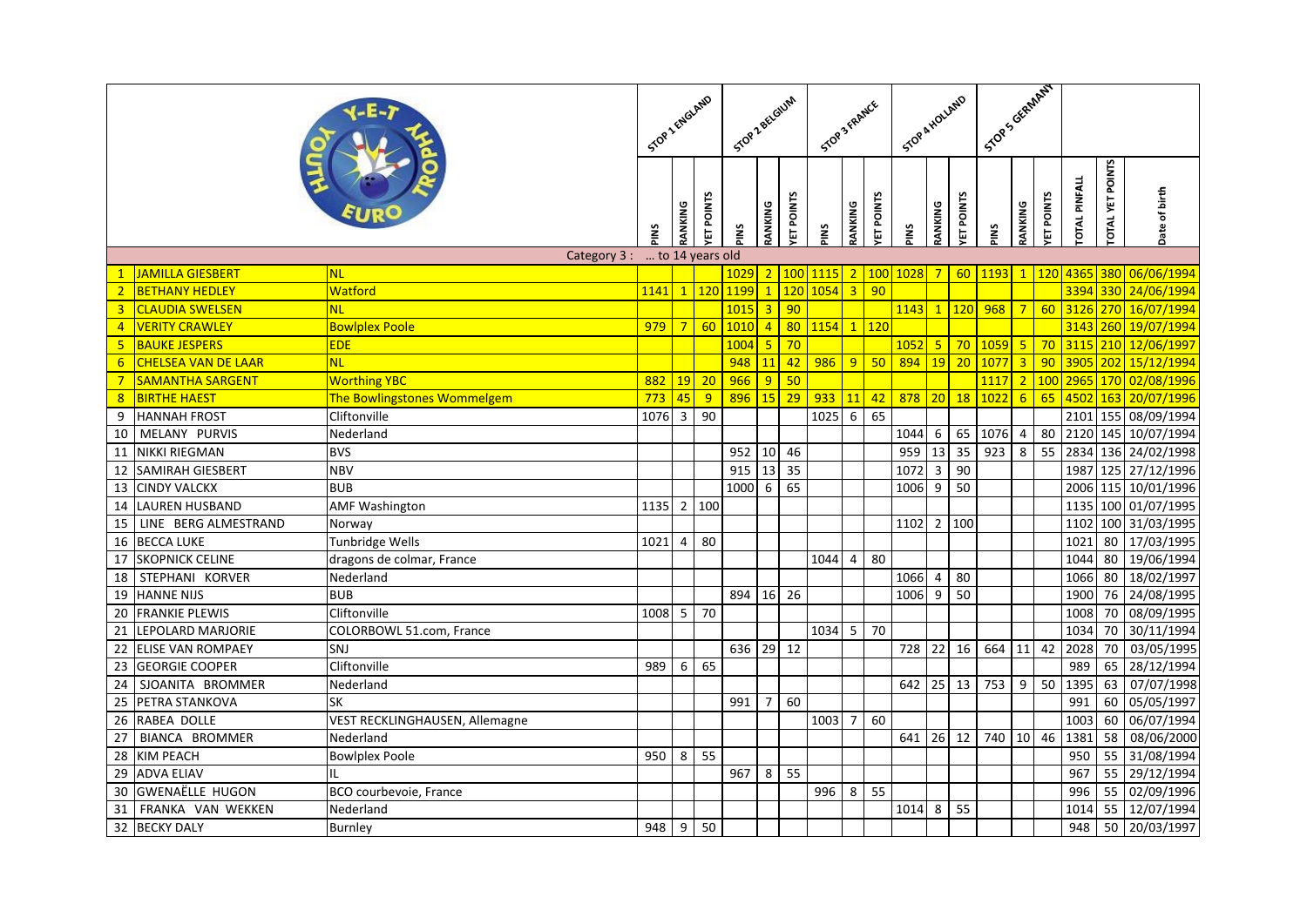|    |                                 |                                            |                 | STOP 1 ENGLAND<br>Stop Z BELGIUM |                  |           | STOP 3 FRANCE |                  |           |         | Stop & HOLLAND   |             |         | J. Stock General Assessment |             |         |                  |                      |                         |                         |
|----|---------------------------------|--------------------------------------------|-----------------|----------------------------------|------------------|-----------|---------------|------------------|-----------|---------|------------------|-------------|---------|-----------------------------|-------------|---------|------------------|----------------------|-------------------------|-------------------------|
|    |                                 |                                            |                 | RANKING                          | <b>ET POINTS</b> | PINS      | RANKING       | <b>ET POINTS</b> | PINS      | RANKING | <b>ET POINTS</b> | PINS        | RANKING | <b>ET POINTS</b>            | <b>PINS</b> | RANKING | <b>ET POINTS</b> | <b>TOTAL PINFALL</b> | <b>COTAL YET POINTS</b> | Date of birth           |
|    |                                 | Category 3:                                | to 14 years old |                                  |                  |           |               |                  |           |         |                  |             |         |                             |             |         |                  |                      |                         |                         |
|    | 33 CAITLIN KERR                 | Uttoxeter YBC / Scotland                   | 942 10 46       |                                  |                  |           |               |                  |           |         |                  |             |         |                             |             |         |                  | 942                  |                         | 46 26/07/1996           |
| 34 | <b>MARIE CHARLOTT E CARLIER</b> | LILLE UNIVERSITE CLUB, France              |                 |                                  |                  |           |               |                  | 963       |         | 10 46            |             |         |                             |             |         |                  | 963                  | 46                      | 07/09/1994              |
| 35 | <b>JENNA BULLER</b>             | Tolworth                                   | 940 11          |                                  | 42               |           |               |                  |           |         |                  |             |         |                             |             |         |                  | 940                  |                         | 42 21/10/1995           |
| 36 | KARLIJN ROZESTRATEN             | Nederland                                  |                 |                                  |                  |           |               |                  |           |         |                  | 986         | 11      | 42                          |             |         |                  | 986                  | 42                      | 17/03/1997              |
| 37 | PAULINE DUMINI                  | <b>FR</b>                                  |                 |                                  |                  | 797       | 23            | 15               | 747       |         | 16 26            |             |         |                             |             |         |                  | 1544                 | 41                      | 25/07/1995              |
| 38 | <b>EMILY ALLEN</b>              | Sporting Club Tamworth                     | 939 12          |                                  | 38               |           |               |                  |           |         |                  |             |         |                             |             |         |                  | 939                  | 38                      | 19/10/1996              |
| 39 | <b>LAURA CLAEYS</b>             | <b>RVG</b>                                 |                 |                                  |                  | 940       | 12            | 38               |           |         |                  |             |         |                             |             |         |                  | 940                  | 38                      | 03/07/1998              |
| 40 | LISA PAPILLON                   | <b>ANNONAY BC, France</b>                  |                 |                                  |                  |           |               |                  | 908       | 12      | 38               |             |         |                             |             |         |                  | 908                  | 38                      | 18/08/1995              |
| 41 | CHANTAL IVENS                   | Nederland                                  |                 |                                  |                  |           |               |                  |           |         |                  | 982         | 12      | 38                          |             |         |                  | 982                  | 38                      | 30/11/1994              |
| 42 | <b>LORNA SCOTT</b>              | Dunstable                                  | 933 13          |                                  | 35               |           |               |                  |           |         |                  |             |         |                             |             |         |                  | 933                  | 35                      | $\frac{1}{08}$ /07/1999 |
| 43 | ALEXAN LOPES D'ANDRADE          | EB MARZY, France                           |                 |                                  |                  |           |               |                  | 899       | 13 35   |                  |             |         |                             |             |         |                  | 899                  | 35                      | 01/06/1996              |
| 44 | <b>DEBBIE GIBBONS</b>           | Lincoln                                    | 929 14          |                                  | 32               |           |               |                  |           |         |                  |             |         |                             |             |         |                  | 929                  | 32                      | 01/04/2001              |
| 45 | <b>AIDA CHOVEAU</b>             | PAL                                        |                 |                                  |                  | 908       | 14            | 32               |           |         |                  |             |         |                             |             |         |                  | 908                  | 32                      | 10/06/1995              |
| 46 | <b>MANON PIMENTA</b>            | CHAMPAGNE BA, France                       |                 |                                  |                  |           |               |                  | 823       | 14      | 32               |             |         |                             |             |         |                  | 823                  | 32                      | 11/09/1995              |
| 47 | <b>CHANTAL RIETVINK</b>         | Nederland                                  |                 |                                  |                  |           |               |                  |           |         |                  | $955$ 14 32 |         |                             |             |         |                  | 955                  | $\overline{32}$         | 18/04/1995              |
| 48 | <b>JENNIFER LOFTY</b>           | <b>Airport YBC</b>                         | 928 15 29       |                                  |                  |           |               |                  |           |         |                  |             |         |                             |             |         |                  | 928                  | 29                      | 12/05/1995              |
| 49 | MAXENCE SCALBERT                | ECOLE DE BOWLING DE GRAND QUEVILLY, France |                 |                                  |                  |           |               |                  | 773       | 15 29   |                  |             |         |                             |             |         |                  | 773                  | 29                      | 22/07/1996              |
| 50 | <b>DAISY HERBER</b>             | Nederland                                  |                 |                                  |                  |           |               |                  |           |         |                  | 949         | 15      | 29                          |             |         |                  | 949                  | 29                      | 05/01/1996              |
| 51 | <b>CHARLENE MCCABE</b>          | Norwich YBC                                | 904 16 26       |                                  |                  |           |               |                  |           |         |                  |             |         |                             |             |         |                  | 904                  | 26                      | 28/07/1994              |
| 52 | EVELINE HEEMSKERK               | Nederland                                  |                 |                                  |                  |           |               |                  |           |         |                  | 948         |         | 16 26                       |             |         |                  | 948                  | 26                      | 02/05/1996              |
| 53 | <b>ASHLEIGH NUTTON</b>          | <b>Tunbridge Wells</b>                     | 903 17 24       |                                  |                  |           |               |                  |           |         |                  |             |         |                             |             |         |                  | 903                  | 24                      | 16/05/1995              |
| 54 | <b>SHIRLEY BIHARI</b>           | IL                                         |                 |                                  |                  | 876       | 17            | $\overline{24}$  |           |         |                  |             |         |                             |             |         |                  | 876                  | 24                      | Dec 1995                |
| 55 | LAURIANE JACOB                  | EB LYON 8éme, France                       |                 |                                  |                  |           |               |                  | 736 17 24 |         |                  |             |         |                             |             |         |                  | 736                  | 24                      | 10/11/1994              |
| 56 | DENISE BONNES                   | Nederland                                  |                 |                                  |                  |           |               |                  |           |         |                  | 942         |         | 17 24                       |             |         |                  | 942                  | 24                      | 23/01/1995              |
| 57 | <b>ASHLEIGH PEPERELL</b>        | <b>Madison Heights</b>                     | 891 18 22       |                                  |                  |           |               |                  |           |         |                  |             |         |                             |             |         |                  | 891                  | 22                      | 19/02/1995              |
| 58 | ANOUK VAN DEUTEKOM              | Nederland                                  |                 |                                  |                  |           |               |                  |           |         |                  | 917         |         | 18 22                       |             |         |                  | 917                  | $\overline{22}$         | 23/11/1996              |
| 59 | <b>SARA KADIVNIK</b>            | ZON                                        |                 |                                  |                  | 869       | 19            | 20               |           |         |                  |             |         |                             |             |         |                  | 869                  | 20                      | 08/12/1994              |
| 60 | <b>ABI-MAY HANAPHY</b>          | Sporting Club Tamworth                     | 863 20 18       |                                  |                  |           |               |                  |           |         |                  |             |         |                             |             |         |                  | 863                  | 18                      | 28/10/1996              |
| 61 | <b>JOLIEN THIJS</b>             | <b>BUB</b>                                 |                 |                                  |                  | 841       |               | 20 18            |           |         |                  |             |         |                             |             |         |                  | 841                  | 18                      | 06/05/1999              |
| 62 | <b>AMY STAVELEY</b>             | Uttoxeter YBC / Scotland                   | 861             | 21 17                            |                  |           |               |                  |           |         |                  |             |         |                             |             |         |                  | 861                  | 17                      | 14/01/1995              |
| 63 | TERRI-ANNE FAULCONBRIDGE        | Nuneaton                                   | 861             | 21                               | 17               |           |               |                  |           |         |                  |             |         |                             |             |         |                  | 861                  | 17                      | 07/06/1994              |
|    | 64 LOUWRA SOMERS                | ZON                                        |                 |                                  |                  | 808 21 17 |               |                  |           |         |                  |             |         |                             |             |         |                  | 808                  | 17                      | 07/03/1995              |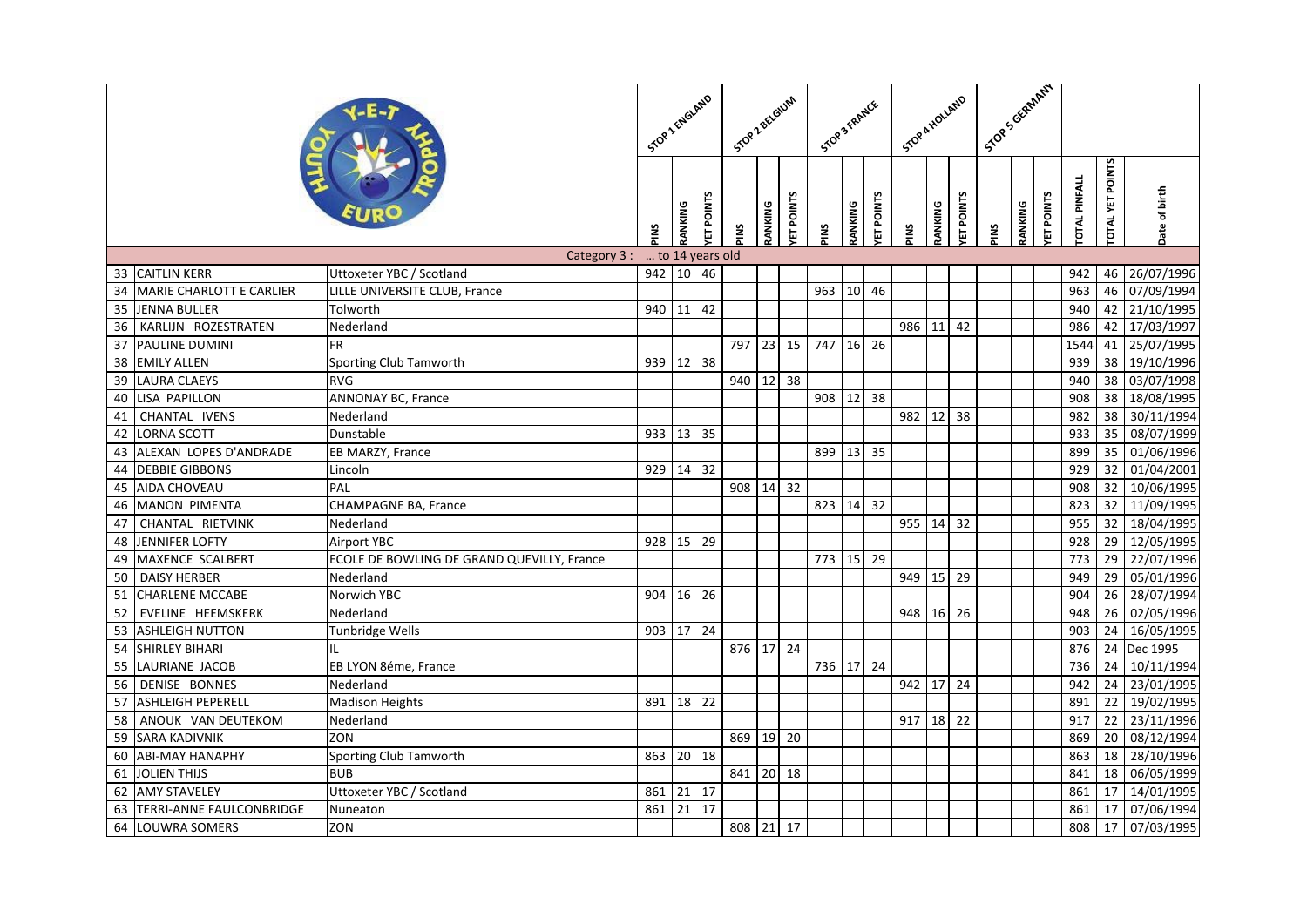| Stor Scientified<br>STOP 1 ENGLAND<br>Stop & HOLLAND<br>Stop 2 BELGIUM<br>STOP 3 FRANCE                                                                                                                                              |                                         |
|--------------------------------------------------------------------------------------------------------------------------------------------------------------------------------------------------------------------------------------|-----------------------------------------|
| <b>OTAL PINFALL</b><br>ET POINTS<br><b>ET POINTS</b><br><b>ET POINTS</b><br><b>ET POINTS</b><br><b>ET POINTS</b><br>RANKING<br>RANKING<br>RANKING<br>RANKING<br>RANKING<br>PINS<br>PINS<br><b>PINS</b><br><b>SNId</b><br><b>PINS</b> | <b>OTAL YET POINTS</b><br>Date of birth |
| Category 3:<br>to 14 years old                                                                                                                                                                                                       |                                         |
| LISANNE JONKER<br>$\overline{17}$<br>21<br>851<br>Nederland<br>851<br>65                                                                                                                                                             | 24/01/1996<br>17                        |
| $22$ 16<br><b>BUB</b><br><b>ANNOUK COOPMANS</b><br>802<br>802<br>66                                                                                                                                                                  | 16<br>20/07/1997                        |
| 67<br><b>NATALIE SLANEY</b><br>859<br>23 15<br>859<br><b>Bowling Express</b>                                                                                                                                                         | 07/06/1994<br>15                        |
| CELINE UBERT<br>673<br>68<br>Nederland<br>673<br>23<br>15                                                                                                                                                                            | 22/04/1999<br>15                        |
| <b>LAUREN DICKINSON</b><br>848 24 14<br>848<br>69<br>Lincoln                                                                                                                                                                         | 11/08/1994<br>14                        |
| 24<br><b>CHELSEY VANNIEUWENHUYSE</b><br>PAL<br>737<br>737<br>14<br>70                                                                                                                                                                | 30/06/1995<br>14                        |
| DANIELLE SPIERING<br>71<br>652 24 14<br>652<br>Nederland                                                                                                                                                                             | 24/05/1995<br>14                        |
| $\overline{72}$<br><b>HOPE BAILEY</b><br>838 25 13<br>838<br>Crewe & Stoke YBC                                                                                                                                                       | 13/09/1994<br>13                        |
| <b>JOYCE EYSKENS</b><br>714<br>$25$ 13<br>714<br>73<br>PAL                                                                                                                                                                           | 13<br>12/01/1996                        |
| SARAH MAPPLEBECK<br>26 12<br><b>AMF Leeds</b><br>836<br>836<br>74                                                                                                                                                                    | 27/01/1995<br>12                        |
| 12<br><b>AMY GOODALL</b><br>832<br>27<br>832<br><b>Wolves YBC</b><br>75                                                                                                                                                              | 12/05/1995<br>12                        |
| 76<br><b>JENNY TURNBULL</b><br>830<br>28<br>12<br>830<br>Acocks Green                                                                                                                                                                | 27/06/1995<br>12                        |
| 12<br>77<br><b>JASMINE CURTIS</b><br>825<br>29<br>825<br>Lakeside Newbury                                                                                                                                                            | 18/10/1995<br>12                        |
| $30$ 12<br><b>JEMMA CHEUNG</b><br>824<br>824<br>78<br>Tunbridge Wells                                                                                                                                                                | 24/07/1997<br>12                        |
| 26 12<br><b>CATHY JAEGER</b><br><b>BBL</b><br>689<br>79<br>689                                                                                                                                                                       | 07/12/1998<br>12                        |
| 639<br>28<br>12<br>80<br><b>EVELINE KOUWENHOVEN</b><br><b>BBL</b><br>639                                                                                                                                                             | 12                                      |
| $\overline{R}$<br>30<br>81<br>LÉA ROULET<br>594<br>12<br>594                                                                                                                                                                         | 04/05/2000<br>12                        |
| 27<br>671<br>12<br><b>SILKE STAUSENS</b><br><b>VEN</b><br>671<br>82                                                                                                                                                                  | $\overline{12}$<br>17/08/1995           |
| <b>SIAN CRAVEN</b><br><b>Hollywood Bradford</b><br>$31$ 11<br>83<br>821<br>821                                                                                                                                                       | 09/01/1996<br>11                        |
| $32$ 11<br>84<br><b>TONI BRAZIER</b><br>820<br>820<br>Whitstable                                                                                                                                                                     | 28/11/1996<br>11                        |
| 820<br>32<br>85<br><b>CHANTELLE RUSSILL</b><br>11<br>820<br><b>AMF Washington</b>                                                                                                                                                    | 11<br>23/04/1997                        |
| <b>KATY CLIFFORD SHELDON</b><br>819<br>34<br>$\overline{11}$<br>819<br>86<br><b>Bowling Express</b>                                                                                                                                  | $\overline{11}$<br>18/06/1994           |
| 35<br><b>LAURA O'BRIEN</b><br>807<br>11<br>807<br>87                                                                                                                                                                                 | 14/09/1995<br>11                        |
| RACHAEL WHALEN<br>36 10<br>804<br>804<br>88<br><b>Bowling Express</b>                                                                                                                                                                | 11/12/1995<br>10                        |
| 37<br>89<br><b>VICKI GILLESPIE</b><br>Uttoxeter YBC / Scotland<br>801<br>10<br>801                                                                                                                                                   | 22/04/1997<br>10                        |
| <b>LAURA LEWIS</b><br>793<br>38<br>10<br>793<br>90<br>Dunstable                                                                                                                                                                      | 08/07/1997<br>10                        |
| <b>NATASJA AILES</b><br>793<br>38<br>10<br>793<br>91<br><b>Bowlplex Poole</b>                                                                                                                                                        | 21/05/1999<br>10                        |
| 10<br><b>KELLY JONES</b><br>789<br>40<br>789<br>92<br>Bromborough                                                                                                                                                                    | 09/03/1995<br>10                        |
| 786<br>41<br>9<br>786<br>93<br><b>DANIELLE EDIKER</b><br>Lakeside Newbury                                                                                                                                                            | 12/03/1995<br>9                         |
| <b>JODIE GOLDSMITH</b><br>42<br>9<br>94<br><b>Bowlplex Poole</b><br>784<br>784                                                                                                                                                       | 21/12/1994<br>9                         |
| REBECCA SPIKING<br>778<br>9<br>778<br>95<br>Tolworth<br>43                                                                                                                                                                           | 16/09/1997<br>9                         |
| <b>JOANNA HACKETT</b><br>44<br>$\overline{9}$<br>Tolworth<br>777<br>777<br>96                                                                                                                                                        | 9<br>08/02/1998                         |